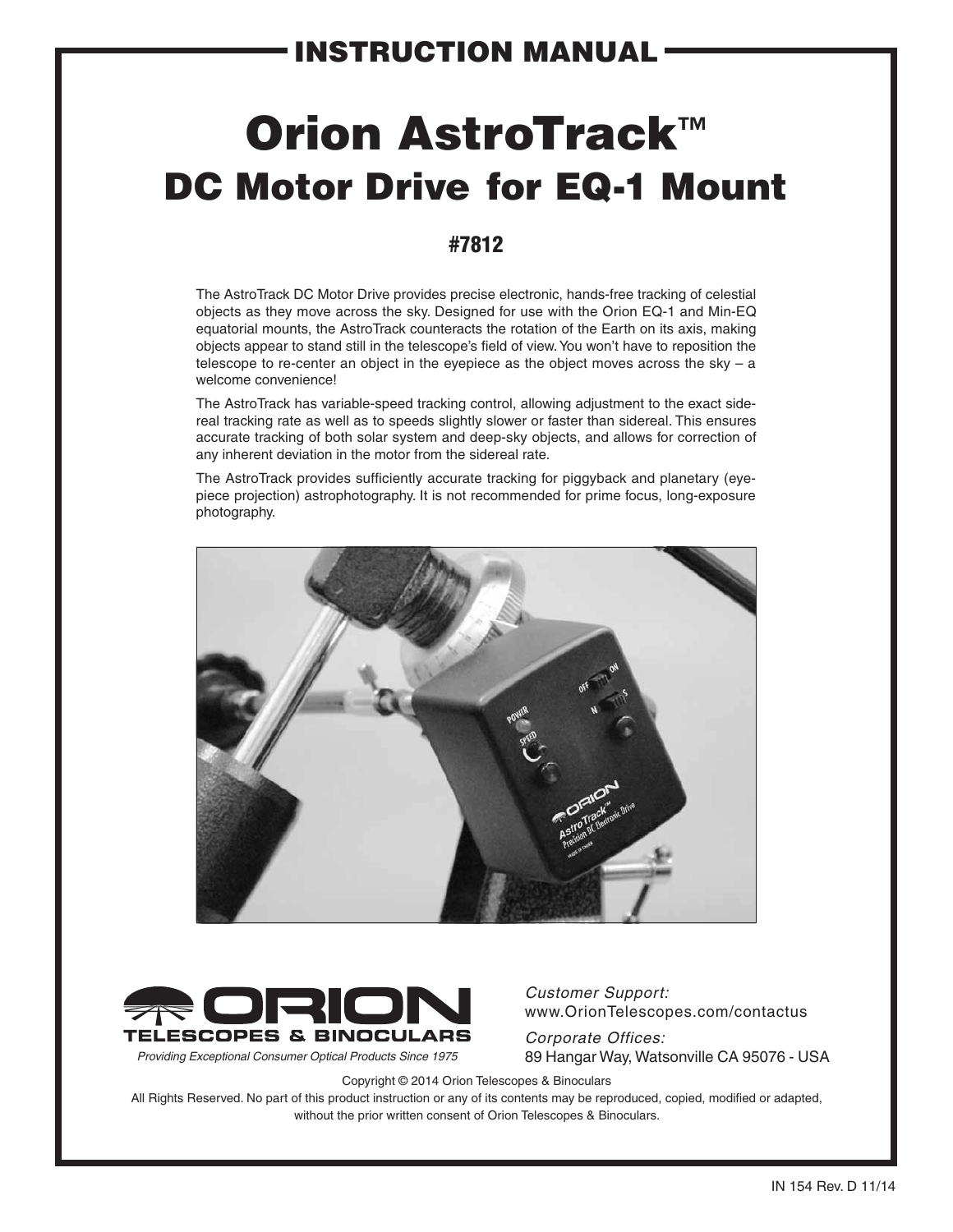### Assembly

#### Installing the Battery

The AstroTrack is powered by a single 9-volt alkaline battery (not included). It should be installed before attaching the AstroTrack to the equatorial mount.

Make sure the power switch is in the OFF position. Unscrew the two thumbscrews on the front panel and remove the housing (**Figure 1**). You will notice a U-shaped foam liner inside. Place the battery in the liner and snap on the terminal connector (**Figure 2**). Replace the housing, tucking the battery wires inside so they're not hanging out. Thread on the two thumbscrews to secure the housing.

Use the same procedure to replace the battery when it runs down. (You do not have to remove the AstroTrack from the equatorial mount.)

#### Installing the AstroTrack on the EQ-1 Equatorial Mount

When facing the front of the mount, the right ascension (R.A.) slow-motion control cable should be mounted on the left end of the R.A. worm gear shaft (see **Figure 3**). If it is mounted on the right end, remove it from the mount, and reinstall it on the left end of the shaft. Loosen the knurled thumbscrew on the end of the motor's drive coupler (see **Figure 2**).Use the provided large Allen wrench and remove the socket head screw on the right side of the equatorial mount (see **Figure 3**).Orient the motor drive so that the drive coupler slips over the right end of the R.A. worm gear shaft. Now, attach the motor to the mount by inserting the socket head screw through the slot in the motor drive's bracket, and re-threading it into the mount. Tighten the thumbscrew on the end of the motor's drive coupler. The thumbscrew should seat into the groove on the end of the worm gear shaft. You may need to rotate the R.A. worm gear, using the R.A. slow-motion control cable for the thumbscrew and the groove to line up.

Use the thumbscrew on the R.A. slow-motion control cable as a reference to line up the drive coupler thumbscrew and the groove on the worm gear shaft; when the thumbscrews are rotationally aligned, the coupler's thumbscrew should seat into the groove on the shaft (see **Figure 4**). Once the thumbscrew is tightened, the motor is engaged. *When the motor is engaged, never, under any circumstances, should you use the R.A. slow-motion control cable!* If you want to use the R.A. slow-motion control cable, you must first loosen the thumbscrew on the end of the motor's drive coupler.

The motor is now properly installed on the EQ-1 mount, and should appear as in **Figure 5**.

### **Operation**

#### Quick Polar Alignment

For best results, the telescope's equatorial mount must be aligned parallel to the Earth's rotational (polar) axis. The AstroTrack will not track objects accurately (objects will not stay in the field of view) if the mount's R.A. axis is pointing to the wrong part of the sky. An approximate polar alignment is



Figure 1: The front panel of the AstroTrack







Figure 3: The right ascension (R.A.) slow-motion control cable needs to be mounted on the left end of the R.A. worm gear shaft.

sufficient for most observing situations and is all that will be covered here. For a more accurate alignment, consult your telescope manual or detailed instructions in an observing guide.

For observers in the Northern Hemisphere (north of the Earth's equator), alignment is achieved by aiming the mount's R.A. axis at Polaris, the North Star (see **Figure 6**). An eyeballed approximation is all that's necessary. Do this by sighting along the R.A. axis from behind it while adjusting the latitude adjustment on the tripod and repositioning the tripod itself, until the R.A. axis is pointed toward Polaris. For observers in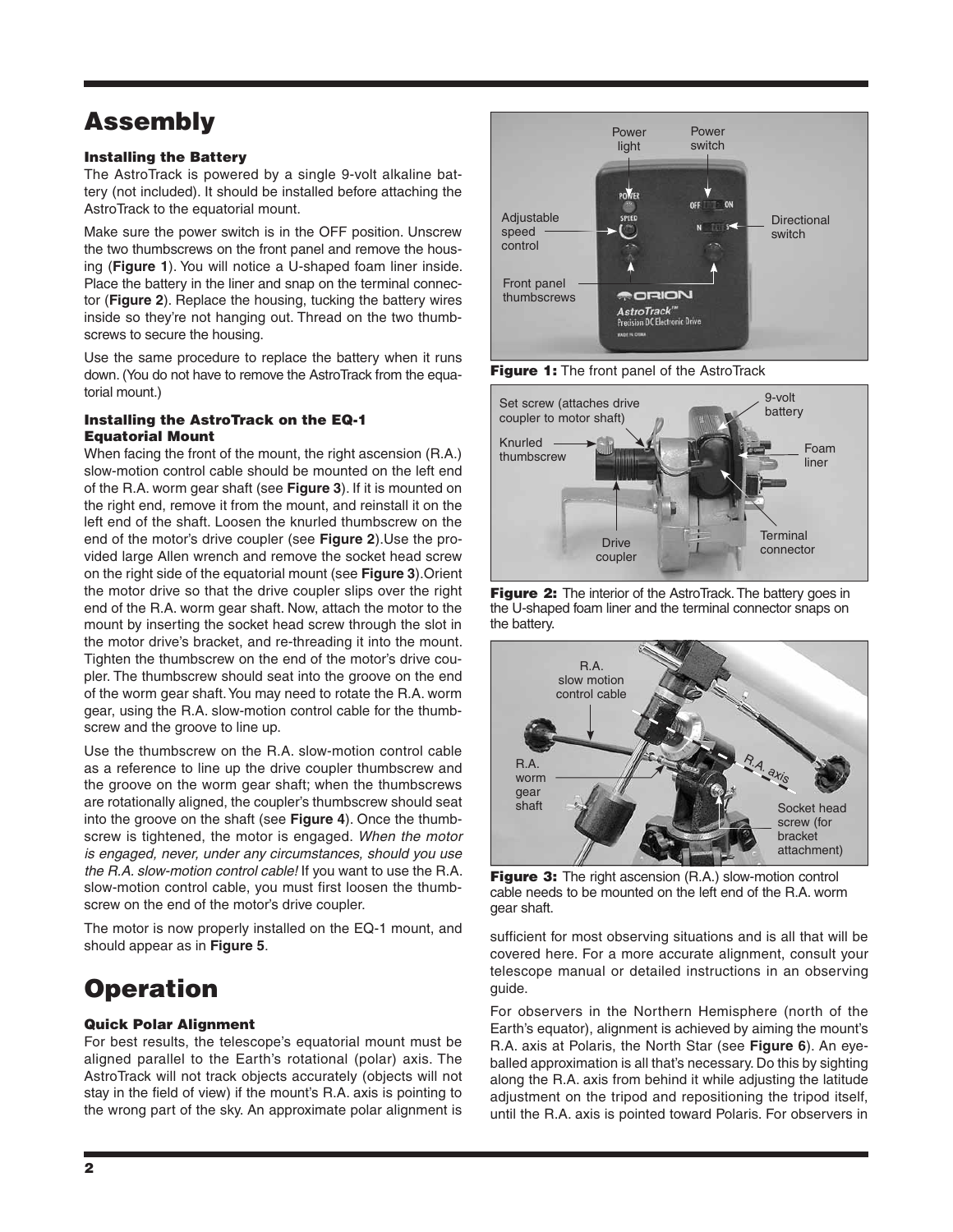

Figure 4: When the thumbscrews on the R.A. slow-motion control cable and the drive coupler are rotationally aligned, the coupler's thumbscrew should seat into the groove on the R.A. worm gear shaft.



Figure 5: The AstroTrack installed on the EQ-1 mount.



**Figure 6:** Use the constellation Ursa Major (the Big Dipper) to find Polaris (the North Star). Extend an imaginary line from two "pointer stars" in the bowl of the Big Dipper, Travel down this line about five times the distance between the two pointer stars and you will be at Polaris.

the Southern Hemisphere, align on the star Sigma Octantis in the constellation Octans.

#### Setting the Directional Switch

Before turning the power switch on, observers in the Northern Hemisphere should make sure the directional switch is set to N; Southern Hemisphere observers should set it to S.

#### Powering Up

To begin tracking, slide the power switch to ON. The red LED power light should illuminate. If it does not, check the connection between the battery and the terminal connector.

#### Adjusting the Tracking Speed

The AstroTrack is equipped with adjustable speed control. Turning the speed control knob clockwise increases the motor speed, counterclockwise slows it.

Adjustable speed has several benefits. First, it allows you to achieve a precise sidereal tracking speed for your telescope. That's the speed at which most celestial objects appear to move across the sky. Second, it allows correction for any deviation from sidereal rate that is inherent in the motor itself. Third, you can track objects that move at a rate different from sidereal. The Moon, for instance, moves at a slightly slower rate, so the motor speed would be reduced.

How do you know when the tracking speed setting is "correct"? Essentially, when the object in the field of view of the telescope doesn't drift. There's no need to spend a lot of time precisely canceling the minutest amount of drifting: even with a small amount of movement, an object will stay in the field of view for a long period of time.

#### Using the Manual Slow-Motion Control

Before rotating the R.A. slow-motion cable on the EQ-1 mount, you must first disengage the motor drive. You must do this whether the power switch is on or off. Disengage the drive by loosening the coupler's thumbscrew a few turns. The R.A. worm gear should then rotate freely when you rotate the slowmotion control or circular gear (and the coupler should remain motionless). If you feel it "catch," loosen the coupler's thumbscrew some more until the rotation of the shaft is unhindered.

To re-engage the motor drive, tighten the thumbscrew on the coupler. Note, however, that to prevent slipping of the coupler on the worm gear shaft, the coupler's thumbscrew should lock into the groove on the shaft. You may have to rotate the R.A. worm gear (using the slow-motion control cable or circular gear) until the slot lines up with the thumbscrew. Use the thumbscrew on the R.A. slow-control cable or the mark you made on the circular gear for reference to line up the groove and coupler's thumbscrew. Then tighten the thumbscrew.